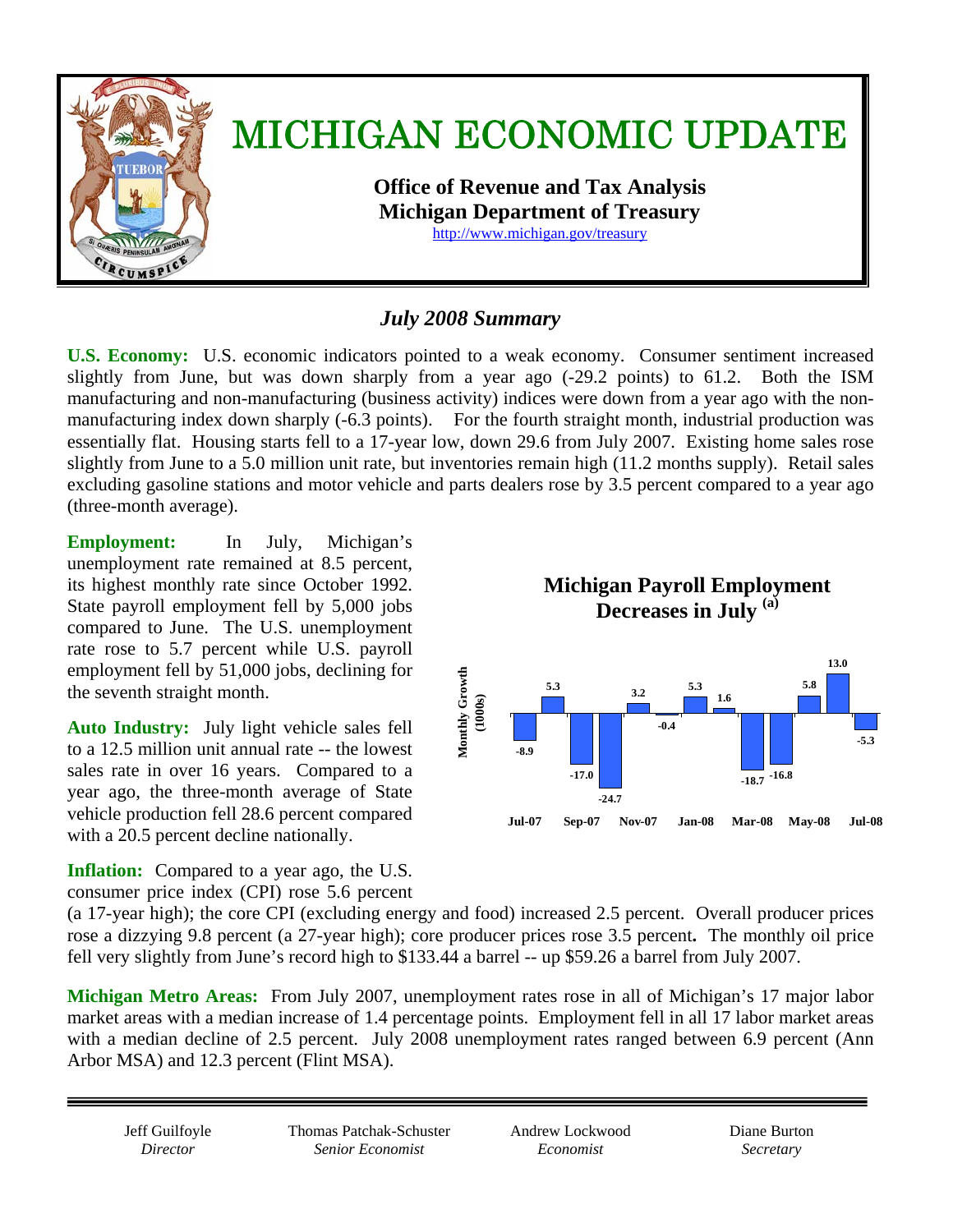## **Labor Market Statistics**

• Michigan's July monthly unemployment rate remained unchanged at 8.5 percent from last month and the current Michigan jobless rate is 1.4 percentage points above a year ago. The July U.S. unemployment rate increased 0.2 percentage points to 5.7 percent and was 1.0 percentage points above a year ago. Monthly unemployment rates fluctuate due to statistical sampling errors and data revisions.





Source: Michigan Dept. of Labor and Economic Growth and Bureau of Labor Statistics, U.S. Dept. of Labor

- In July, the number of people employed in Michigan was 4,538,000, down 29,000 from last month, while the labor force decreased by 33,000. The statewide total number of unemployed decreased by 4,000 to 419,000.
- United States household employment totaled 145.8 million persons in July, down 72,000 from June. The labor force grew by 213,000 from last month, which meant that there were 285,000 more unemployed people nationally, compared to June.

|                          |         | May   | June                    | July                    | <b>Change From</b> |             |                  |          |
|--------------------------|---------|-------|-------------------------|-------------------------|--------------------|-------------|------------------|----------|
|                          | 2007    |       |                         |                         | <b>Prior Month</b> |             | <b>Last Year</b> |          |
|                          | Average | 2008  | 2008                    | 2008                    | Level              | $\%$        | Level            | $\%$     |
| Michigan                 |         |       |                         |                         |                    |             |                  |          |
| Labor Force              | 5,020   | 5.007 | 4.990                   | 4.957                   | $-33$              | $-0.7\%$    | $-59$            | $-1.2\%$ |
| Employed                 | 4,660   | 4,579 | 4,567                   | 4,538                   | $-29$              | $-0.6\%$    | $-124$           | $-2.7\%$ |
| Unemployed               | 360     | 428   | 423                     | 419                     | -4                 | $-0.9\%$    | 65               | 18.4%    |
| <b>Unemployment Rate</b> | 7.2%    | 8.5%  | 8.5%                    | 8.5%                    | n.a.               | $0.0\%$ pts | n.a.             | 1.4%     |
| <b>United States</b>     |         |       |                         |                         |                    |             |                  |          |
| Labor Force              | 153,124 |       |                         | 154,534 154,390 154,603 | 213                | 0.1%        | 2,905            | 1.9%     |
| Employed                 | 146,047 |       | 146,046 145,891 145,819 |                         | $-72$              | $0.0\%$     | 1,240            | 0.9%     |
| Unemployed               | 7.078   | 8.487 | 8.499                   | 8.784                   | 285                | 3.4%        | 1,665            | 23.4%    |
| <b>Unemployment Rate</b> | 4.6%    | 5.5%  | 5.5%                    | 5.7%                    | n.a.               | $0.2\%$ pts | n.a.             | 1.0%     |
|                          |         |       |                         |                         |                    |             |                  |          |

**Employment by Place of Residence** (in thousands)<sup>(a)</sup>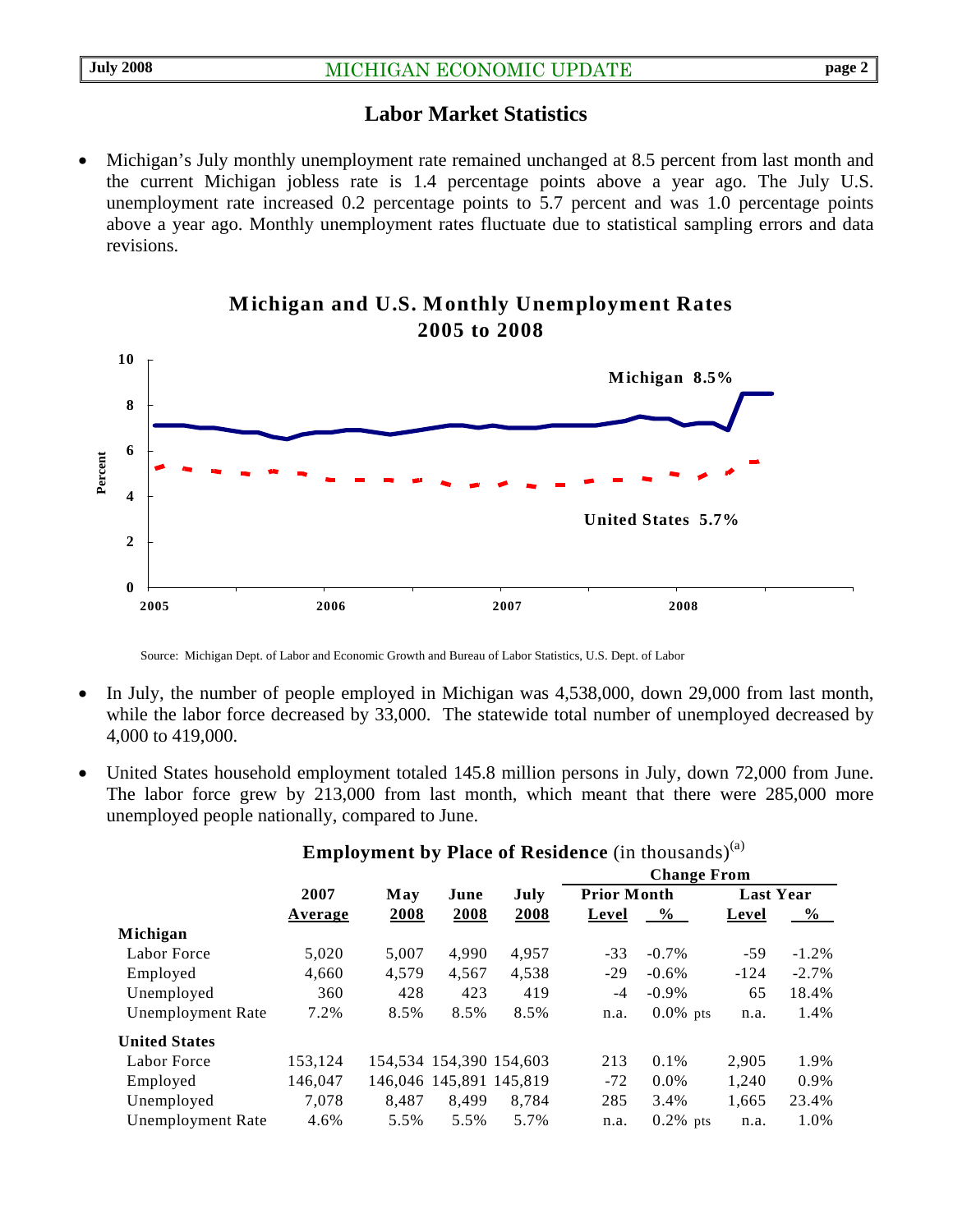## **Employment by Place of Work**

• From July 2007 to July 2008, Michigan wage and salary employment decreased 49,000 (1.1 percent). State wage and salary employment decreased 5,000 from June. Nationally, July 2008 wage and salary employment fell 67,000 (0.0 percent) from a year ago but was down 51,000 from last month.



- In the goods-producing sector, Michigan employment fell 5.4 percent from a year ago while private service-producing sector employment decreased 0.2 percent compared to last year. From a year ago, July national employment in the goods-producing sector fell 3.5 percent but increased 0.4 percent in the private service-producing sector.
- Manufacturing weekly hours increased by 1.4 hours in Michigan compared to last year.

|                                   | <b>Michigan</b> |              |              |                          | <b>United States</b> |              |              |                          |  |
|-----------------------------------|-----------------|--------------|--------------|--------------------------|----------------------|--------------|--------------|--------------------------|--|
|                                   | 2007<br>Average | July<br>2007 | July<br>2008 | Percent<br><b>Change</b> | 2007<br>Average      | July<br>2007 | July<br>2008 | Percent<br><b>Change</b> |  |
| Wage & Salary Employment          | 4,262           | 4,261        | 4,213        | $-1.1%$                  | 137.623              | 137.682      | 137.615      | $0.0\%$                  |  |
| Goods Producing                   | 791             | 792          | 749          | $-5.4\%$                 | 22,221               | 22,242       | 21.454       | $-3.5\%$                 |  |
| Manufacturing                     | 617             | 619          | 593          | $-4.2%$                  | 13.884               | 13.884       | 13.501       | $-2.8%$                  |  |
| <b>Private Service Producing</b>  | 2.814           | 2,812        | 2.806        | $-0.2%$                  | 93.199               | 93,270       | 93,640       | 0.4%                     |  |
| Trade. Trans. & Utilities         | 788             | 789          | 781          | $-1.0\%$                 | 26,608               | 26,617       | 26,397       | $-0.8%$                  |  |
| <b>Services</b>                   | 1,750           | 1,745        | 1,755        | 0.6%                     | 55,254               | 55,295       | 56,047       | 1.4%                     |  |
| Local, State & Fed. Gov't         | 657             | 657          | 657          | $0.0\%$                  | 22,203               | 22,170       | 22,521       | 1.6%                     |  |
| <b>Manufacturing Weekly Hours</b> | 42.5            | 42.3         | 43.7         | $1.4$ hrs                | 41.2                 | 41.4         | 41.0         | $-0.4$ hrs               |  |

#### **Establishment Employment** (in thousands)<sup>(b)</sup>

## **Wage and Salary Employment Growth July 2007 to July 2008**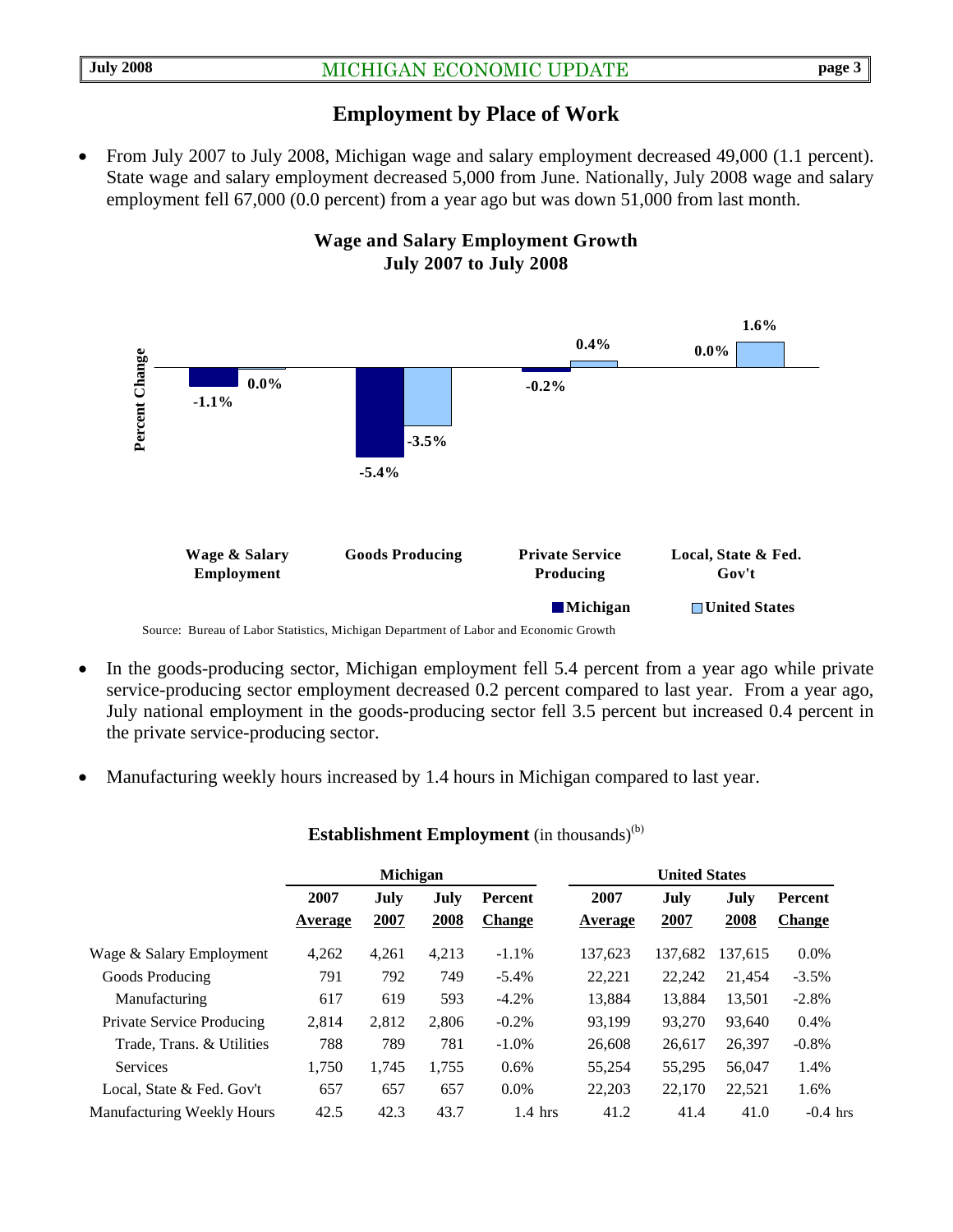### **Motor Vehicle Industry Sales**

- At a 12.5 million unit annual rate (the lowest sales rate since April 1992), July 2008 light vehicle sales were down 8.2 percent compared to June and fell 19.0 percent compared to a year ago. Domestic sales were down 23.1 percent while foreign sales fell 5.8 percent. Light truck sales were down by almost one-third (-31.1 percent), but autos declined by only 5.5 percent.
- Year-to-date domestic sales were down 13.4 percent while foreign sales declined 3.0 percent. As a result, the foreign share of U.S. vehicle sales increased by 2.1 percentage points to 25.6 percent. Overall year-to-date auto sales were down 1.7 percent; light truck sales have declined sharply (-19.1 percent). Heavy truck sales are down 21.5 percent through July.
- July 2008 days supply of trucks rose sharply from a year ago, increasing by 30 days to 96 days while days supply of cars were down 1 day to 46 days.



# **Year-to-Date Truck Sales Down Sharply Compared to a Year Ago**

### **Motor Vehicle Sales Statistics**

(Millions, unless otherwise specified)

|                                               | 2007           | <b>May</b> | Jun           | Jul           | 3 Month        | Unange n om<br>Year Ago |               |
|-----------------------------------------------|----------------|------------|---------------|---------------|----------------|-------------------------|---------------|
| Motor Vehicle Sales <sup>(c)</sup>            | <b>Average</b> | 2008       | 2008          | 2008          | <b>Average</b> | <b>Level</b>            | $\frac{0}{0}$ |
| Autos                                         | 7.6            | 7.9        | 7.5           | 6.9           | 7.4            | (0.4)                   | $-5.5\%$      |
| Domestics                                     | 5.2            | 5.3        | 4.9           | 4.4           | 4.9            | (0.6)                   | $-11.1%$      |
| Imports                                       | 2.4            | 2.6        | 2.7           | 2.5           | 2.6            | 0.1                     | 6.4%          |
| <b>Import Share</b>                           | 31.2%          | 33.1%      | 35.3%         | 35.8%         | 34.7%          | $4.0\%$ pts             |               |
| <b>Light Trucks</b>                           | 8.5            | 6.3        | 6.1           | 5.6           | 6.0            | (2.5)                   | $-31.1%$      |
| Domestics                                     | 7.1            | 5.2        | 5.1           | 4.6           | 5.0            | (2.2)                   | $-31.9%$      |
| <b>Imports</b>                                | 1.4            | 1.1        | 1.0           | 1.0           | 1.1            | (0.4)                   | $-26.8%$      |
| <b>Import Share</b>                           | 16.3%          | 18.1%      | 16.9%         | 17.5%         | 17.5%          | $1.0\%$ pts             |               |
| <b>Total Light Vehicles</b>                   | 16.1           | 14.2       | 13.6          | 12.5          | 13.4           | (2.9)                   | $-19.0\%$     |
| <b>Heavy Trucks</b>                           | 0.4            | 0.3        | 0.3           | 0.3           | 0.3            | (0.1)                   | $-15.8%$      |
| <b>Total Vehicles</b>                         | 16.5           | 14.5       | 13.9          | 12.8          | 13.8           | (3.0)                   | $-18.9%$      |
| U.S. Light Vehicle Inventories <sup>(d)</sup> |                | $May-08$   | <b>Jun-08</b> | <b>Jul-08</b> | 3 Month        | <b>Change</b>           |               |
| Total Car                                     | 1.374          | 1.216      | 1.170         | 1.113         | 1.166          | $-0.111$                |               |
| Days Supply                                   | 56             | 41         | 42            | 46            | 43             | -1 day                  |               |
| <b>Total Truck</b>                            | 1.957          | 1.944      | 1.996         | 1.873         | 1.938          | $-0.014$                |               |
| Days Supply                                   | 71             | 88         | 92            | 96            | 92             | 30 days                 |               |

**Change from**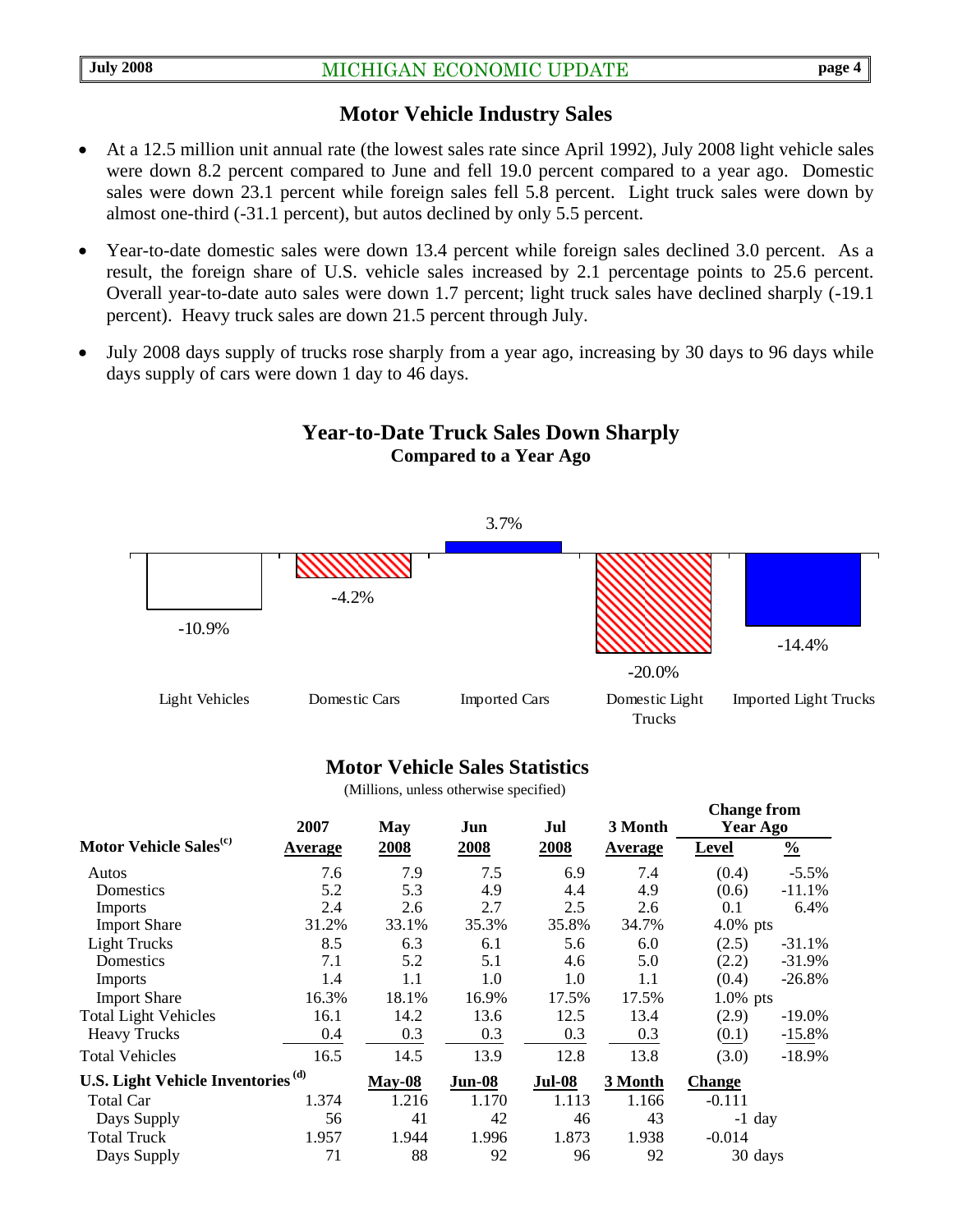# **Motor Vehicle Industry Production**

- At 98,730 units, July 2008 Michigan motor vehicle production declined 23.7 percent from a year ago compared with a 13.4 percent drop nationally. Michigan's share of national production fell 2.3 percentage points to 17.0 percent.
- Compared with a year ago, Michigan car production was up 11.6 percent while State truck production was down by half (-50.1 percent). Nationally, car production was up 13.8 percent and truck production decreased by more than one-fourth (-28.9 percent).
- The three-month moving average of Michigan vehicle production was down 28.6 percent from a year ago; national production fell 20.5 percent. Year-to-date, Michigan has comprised 20.6 percent of U.S. vehicle production.

# **Michigan Vehicle Production Down Sharply U.S. Vehicle Production Also Down Substantially (e,f)**



# **Motor Vehicle Production Statistics**

|                                    | (Thousands, unless otherwise specified) |            |       |       |                |               | <b>Change from</b><br><b>Year Ago</b> |  |
|------------------------------------|-----------------------------------------|------------|-------|-------|----------------|---------------|---------------------------------------|--|
|                                    | 2007                                    | <b>May</b> | Jun   | Jul   | 3 Month        | for the Month |                                       |  |
| <b>U.S. Production</b> (e)         | <b>Average</b>                          | 2008       | 2008  | 2008  | <b>Average</b> | <b>Level</b>  | $\frac{0}{0}$                         |  |
| Autos                              | 325.2                                   | 298.6      | 331.3 | 277.6 | 302.5          | 33.7          | 13.8%                                 |  |
| Trucks                             | 582.8                                   | 439.0      | 497.1 | 303.9 | 413.3          | (123.5)       | $-28.9%$                              |  |
| Total                              | 908.0                                   | 737.6      | 828.4 | 581.5 | 715.8          | (89.8)        | $-13.4%$                              |  |
| Michigan Production <sup>(f)</sup> |                                         |            |       |       |                |               |                                       |  |
| Autos                              | 84.1                                    | 88.6       | 92.1  | 61.7  | 80.8           | 6.4           | 11.6%                                 |  |
| Trucks                             | 110.2                                   | 58.5       | 82.6  | 37.0  | 59.4           | (37.1)        | $-50.1%$                              |  |
| Total                              | 194.3                                   | 147.1      | 174.7 | 98.7  | 140.2          | (30.6)        | $-23.7%$                              |  |
| Michigan as % of U.S.              | 21.4%                                   | 19.9%      | 21.1% | 17.0% | 19.6%          | $-2.3\%$ pts  |                                       |  |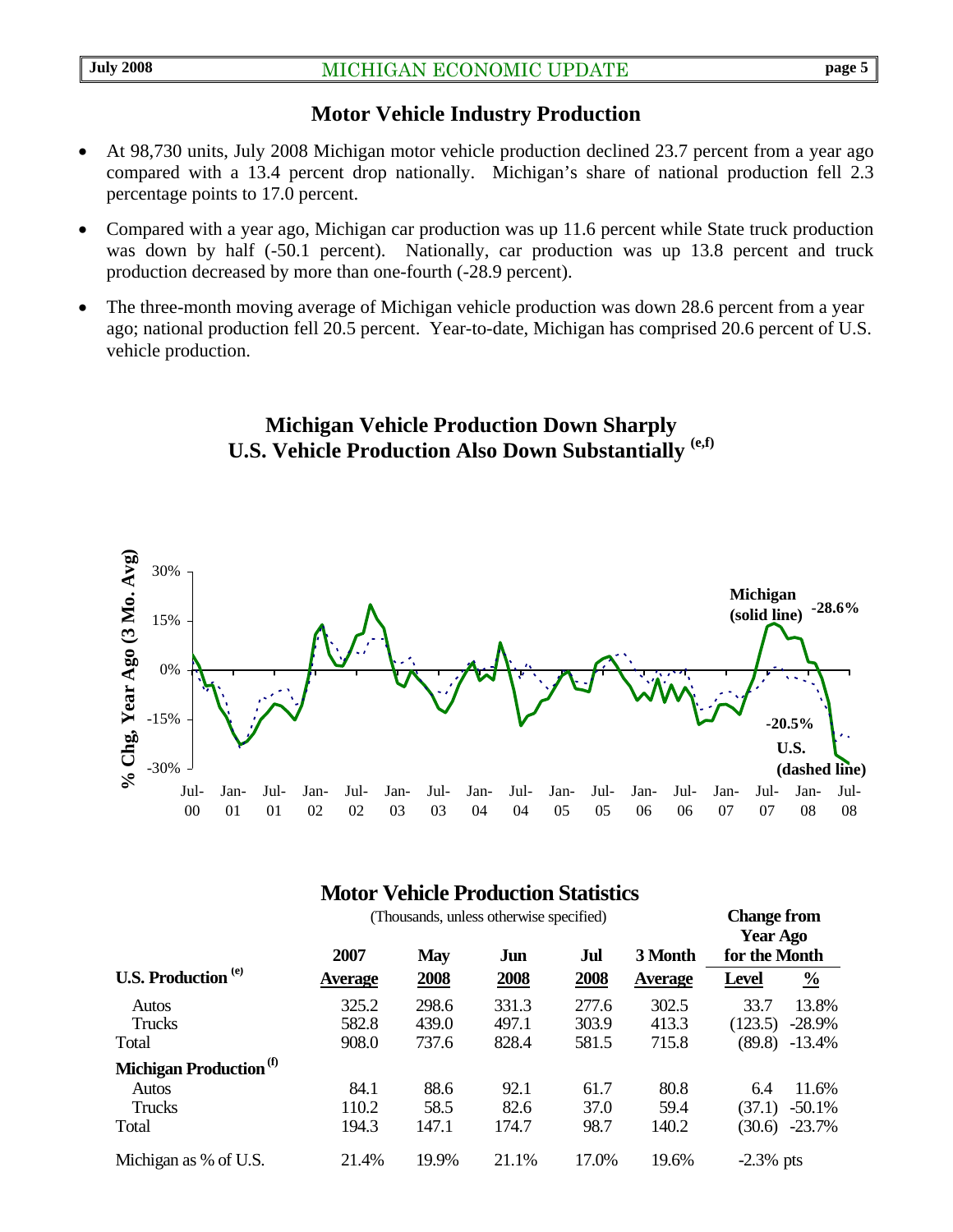# **July Unemployment Rates Rose in All Major Michigan Labor Market Areas**  (Not Seasonally Adjusted)

Compared to a year ago, unemployment rates rose in all 17 major Michigan labor market areas. The median unemployment rate increase was 1.4 percentage points. Four areas saw rate increases exceeding 1.5 percentage points: Flint MSA (2.6 percentage points), Monroe MSA (2.4 percentage points), Muskegon-Norton Shores MSA (1.8 percentage points) and Niles-Benton Harbor MSA (1.7 percentage points).

Between July 2007 and July 2008, employment fell in all 17 major labor market areas. The median employment decrease was 2.5 percent. Twelve areas saw employment declines exceeding 2.0 percent. Four areas saw declines greater than 3.0 percent: Flint MSA (-6.7 percent), Saginaw-Saginaw Township MSA (-4.4 percent), Battle Creek MSA (-3.8 percent) and Jackson MSA (-3.2 percent). Fifteen areas saw a labor force decline with a median reduction of 0.9 percent. Four areas saw more than a 2.0 percent labor force reduction: Flint MSA (-3.9 percent), Saginaw-Saginaw Township MSA (-2.9 percent), Battle Creek MSA (-2.7 percent) and Lansing-East Lansing (-2.4 percent).

Compared to June 2008, 16 major labor market areas saw non-seasonally adjusted unemployment rate increases with a median rate increase of 0.9 percentage points. July 2008 unemployment rates ranged between 6.9 percent (Ann Arbor MSA) to 12.3 percent (Flint MSA).

Between July 2007 and July 2008, the unemployment rate rose in 79 Michigan counties, fell in three counties and remained unchanged in one county. The median county unemployment rate change was a 1.2 percentage point increase.Non-seasonally adjusted county unemployment rates ranged between 4.5 percent (Mackinac) and 13.4 percent (Sanilac).

# Local Area Unemployment Rates<sup>(g)</sup>

|                               | Ju1<br>2007 | Jun<br>2008 | Jul<br>2008 |
|-------------------------------|-------------|-------------|-------------|
| Local Area                    | <b>Rate</b> | <b>Rate</b> | <b>Rate</b> |
| Michigan                      | 8.0%        | 8.7%        | 9.1%        |
| Ann Arbor                     | 5.6%        | 6.3%        | 6.9%        |
| <b>Battle Creek</b>           | 7.7%        | 7.8%        | 8.8%        |
| Bay City                      | 7.4%        | 7.8%        | 8.5%        |
| Detroit-Warren-Livonia        | 8.6%        | 9.7%        | 9.4%        |
| Flint                         | 9.7%        | 9.7%        | 12.3%       |
| <b>Grand Rapids-Wyoming</b>   | 6.9%        | 7.1%        | 8.0%        |
| <b>Holland-Grand Haven</b>    | 6.2%        | 7.2%        | 7.7%        |
| Jackson                       | 8.3%        | 8.6%        | 9.7%        |
| Kalamazoo-Portage             | 6.3%        | 6.9%        | 7.8%        |
| Lansing-East Lansing          | 7.3%        | 7.2%        | 7.7%        |
| Monroe                        | 8.4%        | 8.3%        | 10.8%       |
| <b>Muskegon-Norton Shores</b> | 8.1%        | 8.5%        | 9.9%        |
| Niles-Benton Harbor           | 7.3%        | 8.0%        | 9.0%        |
| Saginaw-Saginaw Township      | 8.1%        | 8.4%        | 9.5%        |
| <b>Upper Penisula</b>         | 7.0%        | 7.9%        | 8.0%        |
| Northeast Lower Mich          | 8.6%        | 9.2%        | 10.0%       |
| Northwest Lower Mich.         | 6.9%        | 7.6%        | 8.3%        |

**Unemployment Rate Change July 2008 (g)**

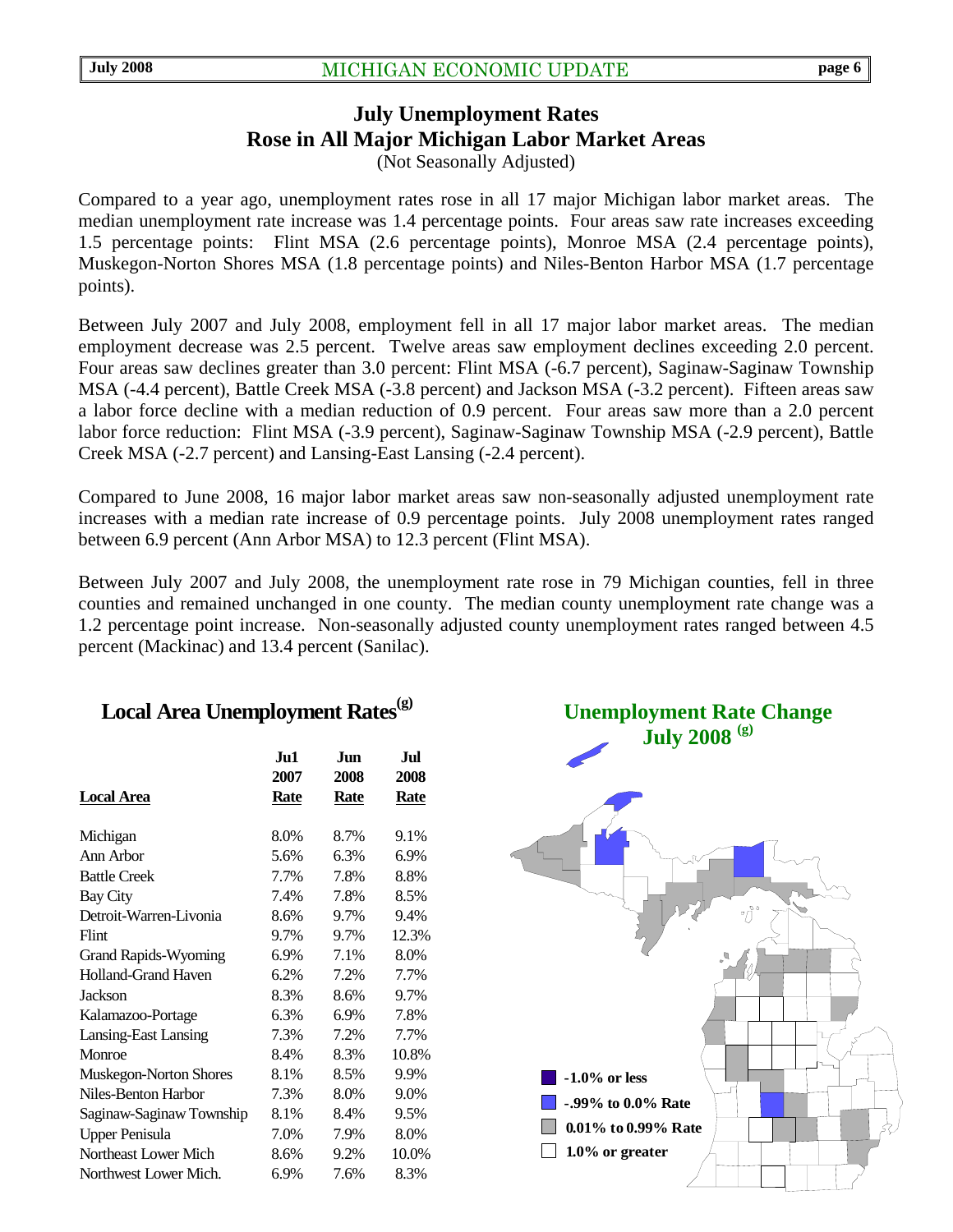# **Consumer Price Inflation: Highest in 17 Years Producer Price Inflation: Steepest in 27 Years**

### **Consumer Prices**

- In July 2008, overall consumer prices rose 5.6 percent compared to a year ago -- the greatest yearover-year increase in over 17 years. Consumer prices in the U.S. Midwest also rose 5.6 percent - the highest Midwest inflation rate since December 1990.
- Food and beverage prices were up 5.8 percent compared to a year ago -- the greatest rise in 18 years. Fuel and utilities prices rose 16.0 percent from July 2007.
- Core consumer prices (excluding food and energy) rose 2.5 percent from July 2007.

### **Producer Prices**

- Overall producer prices rose 9.8 percent compared to a year ago -- the steepest increase since 1981.
- Crude fuel prices were up 80.1 percent from July 2007.
- Core producer prices accelerated from 3.0 percent year-over-year growth to 3.5 percent -- the steepest increase since early 1991.

### **International Trade Prices**

- Export prices rose 10.2 percent from a year ago -- their largest increase since the series began in 1983. The rise was led by a record increase in agricultural export prices (39.9 percent).
- Import prices rose 21.6 percent compared to a year ago, the largest increase since the series was first published in 1982. The rise was led by petroleum price increases, up 79.2 percent from a year ago. However, excluding petroleum, import prices still rose 8.0 percent -- the largest increase in 20 years.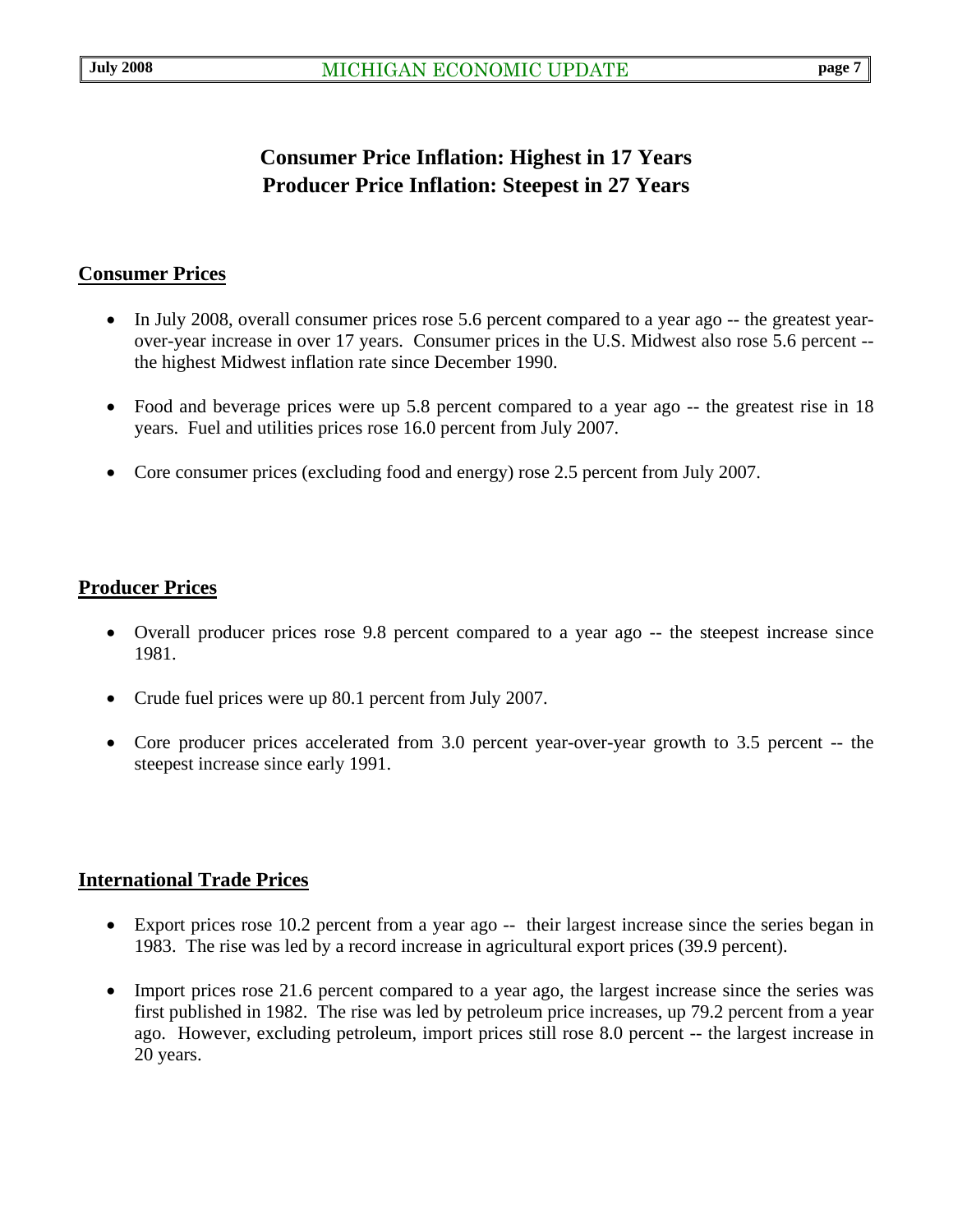# **U.S. Economic Conditions**

|                                                |               |               |                                             |               | <b>Change from</b>      |
|------------------------------------------------|---------------|---------------|---------------------------------------------|---------------|-------------------------|
|                                                | $Apr-08$      | <b>May-08</b> | <b>Jun-08</b>                               | <b>Jul-08</b> | <b>Year Ago</b>         |
| <b>KEY ECONOMIC INDICATORS</b>                 |               |               |                                             |               |                         |
| Consumer Sentiment <sup>(h)</sup>              | 62.6          | 59.8          | 56.4                                        | 61.2          | $-29.2$ points          |
| ISM Manufacturing Index <sup>(i)</sup>         | 48.6          | 49.6          | 50.2                                        | 50.0          | $-2.3$ points           |
| ISM Non Manufacturing Index <sup>(i)</sup>     | 50.9          | 53.6          | 49.9                                        | 49.6          | $-6.3$ points           |
|                                                | 2007.3        | 2007.4        | 2008.1                                      | 2008.2        |                         |
| Business Executives' Confidence <sup>(j)</sup> | 44.0          | 39.0          | 38.0                                        | 39.0          | $-6.0$ points           |
| <b>INFLATION</b> <sup>(k)</sup>                |               |               |                                             |               | <b>Change from</b>      |
| $1982 - 84 = 100$                              | <b>Apr-08</b> | <b>May-08</b> | <b>Jun-08</b>                               | <b>Jul-08</b> | <b>Year Ago</b>         |
| <b>U.S. Consumer Price Index</b>               | 214.8         | 216.6         | 218.8                                       | 220.0         | 5.6%                    |
| Detroit CPI                                    | 205.3         | NA            | 207.6                                       | NA            | 3.0%                    |
| <b>U.S. Producer Price Index</b>               | 176.7         | 179.6         | 182.5                                       | 185.0         | 9.8%                    |
| <b>INTEREST RATES</b>                          |               |               |                                             |               |                         |
| 90 Day T-Bill <sup>(l)</sup>                   | 1.32%         | 1.71%         | 1.90%                                       | 1.72%         | $-3.12\%$ points        |
| Aaa Corporate Bonds <sup>(m)</sup>             | 5.55%         | 5.57%         | 5.68%                                       | 5.67%         | $-0.06\%$ points        |
| <b>INDUSTRIAL PRODUCTION (m)</b>               | 111.3         | 111.1         | 111.6                                       | 111.8         | $-0.1%$                 |
| <b>CAPACITY UTILIZATION (m)</b>                | 79.8%         | 79.6%         | 79.8%                                       | 79.9%         | $-1.5\%$ points         |
| <b>RETAIL SALES (n)</b>                        | \$380.8       | \$383.8       | \$385.1                                     | \$384.6       | 2.9%                    |
| <b>HOUSING STARTS and SALES</b>                |               |               |                                             |               | % Change From           |
| (Millions Annual Rate)                         | $Apr-08$      | <b>May-08</b> | <b>Jun-08</b>                               | <b>Jul-08</b> | <b>Year Ago</b>         |
| Housing Starts <sup>(o)</sup>                  | 1.004         | 0.982         | 1.084                                       | 0.965         | $-29.6%$                |
| Existing Home Sales <sup>(p)</sup>             | 4.890         | 4.990         | 4.850                                       | 5.000         | $-13.2%$                |
| <b>DURABLE GOODS ORDERS (q)</b>                | \$213.5       | \$213.7       | \$216.4                                     | \$219.3       | $-4.5%$                 |
| PERSONAL INCOME <sup>(c)</sup>                 |               |               |                                             |               | % Change From           |
| (Billions of Dollars)                          | 2007.2        | 2007.3        | <u>2007.4</u>                               | 2008.1        | <b>Year Ago</b>         |
| Michigan                                       | \$350.2       | \$353.6       | \$354.6                                     | \$357.9       | 2.5%                    |
| U.S.                                           |               |               | \$11,568.7 \$11,722.8 \$11,867.0 \$12,002.1 |               | 4.8%                    |
| <b>GROSS DOMESTIC PRODUCT</b>                  |               |               |                                             |               | <b>Annualized % Chg</b> |
| (Billions of Chained 2000                      | 2007.3        | 2007.4        | 2008.1                                      | 2008.2        | <b>From Last Qtr</b>    |

Dollars) (c)  $$11,625.7 \$11,620.7 \$11,646.0 \$11,740.3$   $3.3\%$